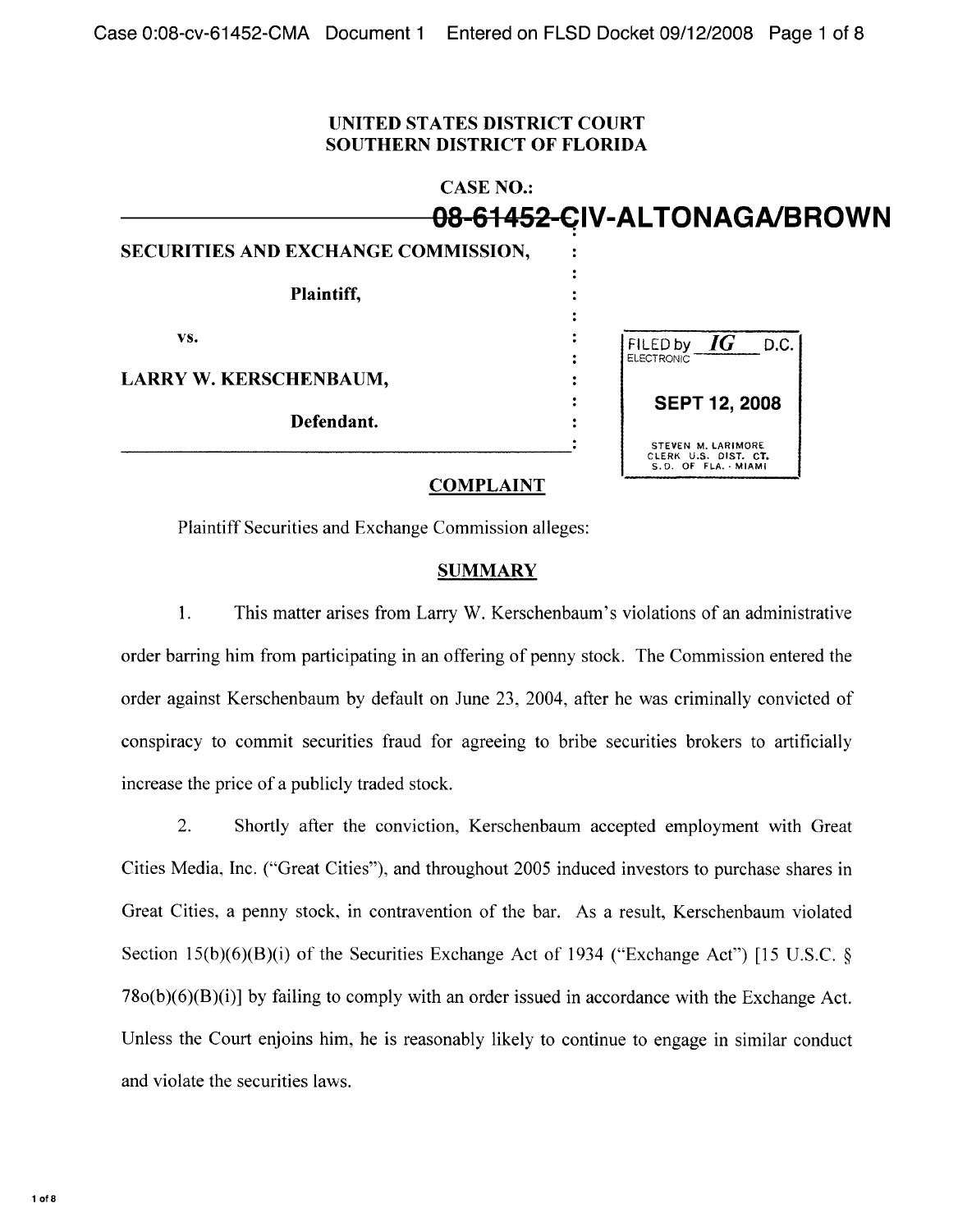#### **JURISDICTION AND VENUE**

3. The Court has jurisdiction over this action pursuant to Sections  $21(d)$ ,  $21(e)$ , and 27 of the Exchange Act [15 U.S.C. \$\$ 78u(d), 78u(e) and 78aa].

 $\overline{4}$ . The Court has personal jurisdiction over Kerschenbaum and venue is proper pursuant to Section 27 of the Exchange Act  $[15 \text{ U.S.C. } \S$  78aa] because Great Cities had its offices in Fort Lauderdale, Florida, and Kerschenbaum solicited investors to buy securities in Great Cities in the Southern District of Florida.

#### **DEFENDANT**

 $5<sub>1</sub>$ Kerschenbaum, 49, is currently incarcerated at the Federal Prison Camp in Pensacola, Florida.

## **FACTS**

6. In March 2004, the Commission instituted administrative proceedings seeking penny stock bars against Kerschenbaum and eight other individuals based on their felony convictions for securities fraud and related crimes. In the Matter of Michael Puorro et al., Exchange Act Rel. No. 49360, 2004 SEC LEXIS 503 (Order Instituting Public Administrative Proceedings Pursuant to Section 15(b) of the Securities Exchange Act of 1934, March 3, 2004) (the "OIP").

7. The OIP alleged that in May 2003, Kerschenbaum was charged in an information in U.S. v. Kerschenbaum, Case No. 03-20400-CR-Seitz (S.D. Fla. 2003), with conspiracy to commit securities fraud for agreeing to bribe brokers to artificially increase the price of a publicly traded stock. The OIP also alleged that in October 2003, Kerschenbaum pled guilty to the securities fraud charge and was sentenced to four years of probation.

 $\overline{2}$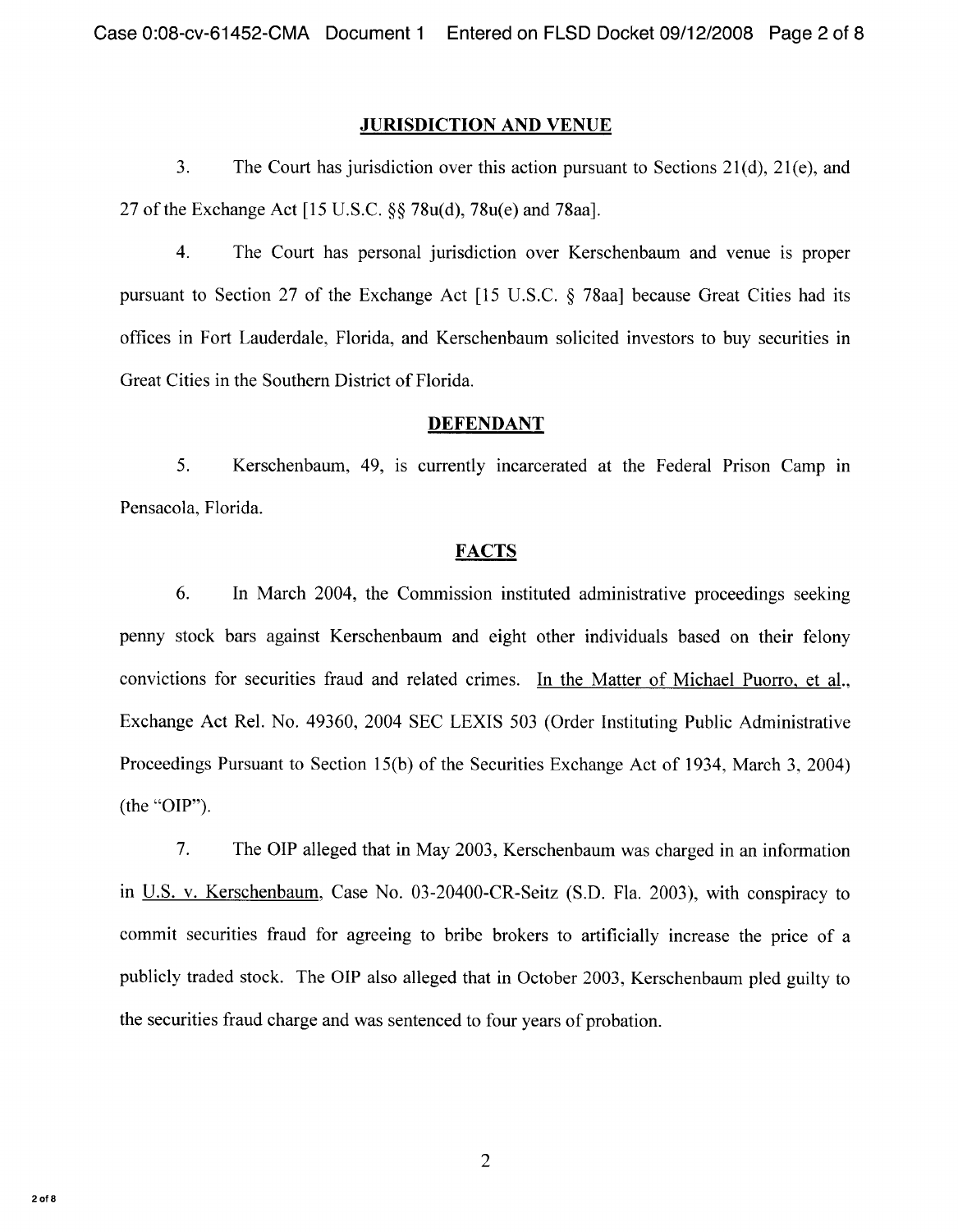8. In June 2004, an Administrative Law Judge ("ALJ") entered an order by default against Kerschenbaum barring him from participating in an offering of penny stock pursuant to Section 15(b) of the Exchange Act [15 U.S.C. \$ 78o(b)]. Puorro et al., Exchange Act Rel. No. 49908, 2004 SEC LEXIS 1302 (Order Making Findings and Imposing Remedial Sanction by Default Against Larry W. Kerschenbaum, June 23, 2004) (the "Penny Stock Bar"). The ALJ entered the Penny Stock Bar after Kerschenbaum failed to respond to the allegations in the OIP, and based it on Kerschenbaum's conviction for conspiring to commit securities fraud.

9. After his conviction and the issuance of the Penny Stock Bar, Kerschenbaum accepted employment with Great Cities, a Fort Lauderdale-based company purportedly in the business of producing high-definition television shows.

10. Great Cities paid Kerschenbaum at least \$70,000 in 2005, and paid at least another \$72,000 to a company in which his wife was the principal.

11. From at least January to December 2005, Great Cities conducted a private placement of its common stock. Great Cities offered its stock to investors at \$1.00 per share, which it touted as its "friends and family" price, through telephone calls, word-of-mouth, and letters to prospective investors.

12. This private offering raised at least \$3.75 million from more than 250 investors.

13. The stock Great Cities offered was a penny stock, as defined in Section  $3(a)(51)(A)$  of the Exchange Act [15 U.S.C. § 78c(a)(51)(A)], and Rule 3a51-1 thereunder [17 C.F.R. § 240.3a51-1], because it was an equity security and, in 2005, Great Cities had less than \$5 million in net tangible assets and was not a substantial issuer. Additionally, the stock had a price of less than \$5 a share, was not listed on a national securities exchange or authorized for

 $3$  of  $8$ 

3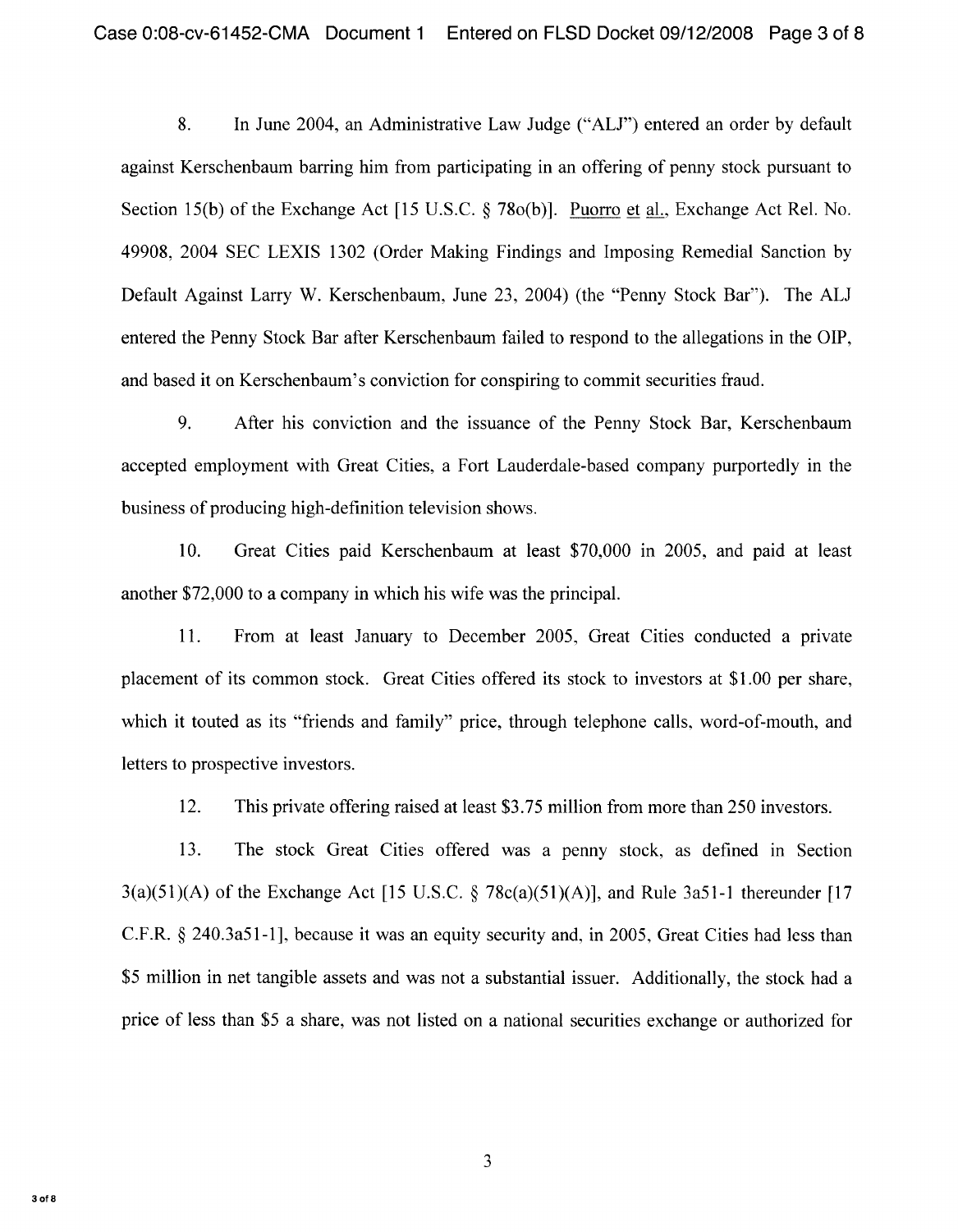quotation on NASDAQ, issued by a registered investment company, or otherwise exempt from the definition of a penny stock under the federal securities laws.

14. Section 15(b)(6)(C) of the Exchange Act [15 U.S.C.  $$78o(b)(6)(C)]$  defines a person participating in an offering of penny stock as "any person acting as a promoter, finder, consultant, agent or other person who engages in activities with a broker, dealer or issuer for the purposes of the issuance or trading in any penny stock, or inducing or attempting to induce the purchase or sale of a penny stock."

15. Throughout 2005, Kerschenbaum solicited investors to buy the penny stock Great Cities offered in its private placement by writing letters to prospective investors, calling them on the telephone, and meeting with some in person.

16. In an attempt to persuade investors to buy Great Cities' stock, Kerschenbaum told many of them the company would be going public, and that they would have an opportunity to sell their stock for much more than the price they bought it at once the company did so. He also told investors the company was selling its stock to European investors for \$4 to \$5 a share.

17. In addition, Kerschenbaum often failed to disclose his prior securities fraud conviction and penny stock bar when trying to persuade investors to buy Great Cities' stock.

18. By inducing and attempting to induce investors to purchase the stock in Great Cities, Kerschenbaum participated in an offering of penny stock as defined in Section  $15(b)(6)(C)$  of the Exchange Act [15 U.S.C.  $$78o(b)(6)(C)$ ], and in contravention of the Penny Stock Bar.

19. In January 2008, after a five day hearing, the Court in U.S. v. Kerschenbaum revoked Kerschenbaum's probation, which had included a provision prohibiting him from, among other things, engaging "in any business that offers securities, investments, or business

 $\overline{4}$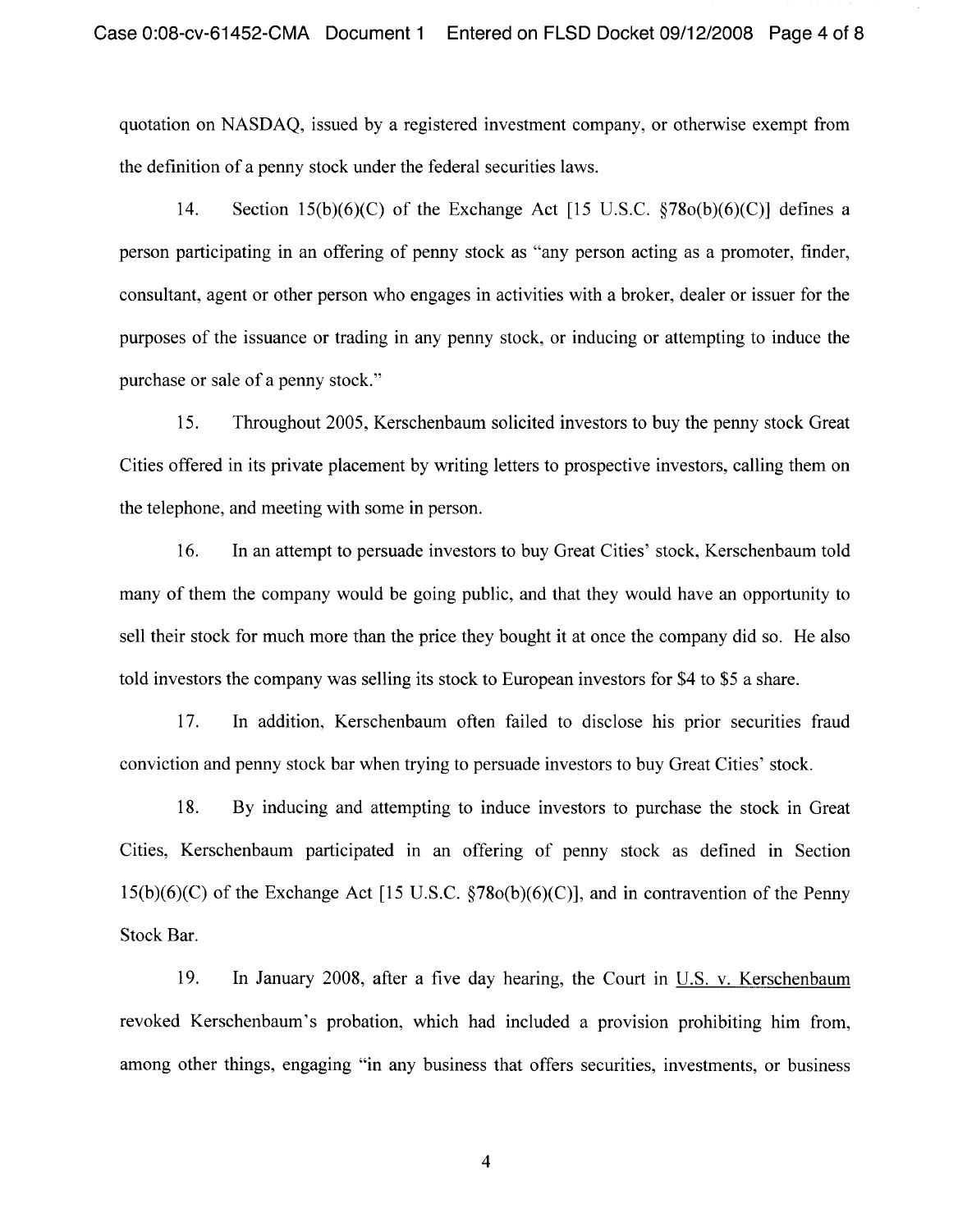opportunities to the public." The Court found Kerschenbaum violated these terms by being part of a team that solicited investors in Great Cities from at least January to December 2005. Further, the Court revoked his probation and sentenced him to twenty-one months in prison beginning February 11, 2008.

## **CLAIMS FOR RELIEF**

### **COUNT I**

# Violation of Section 15(b)(6)(B)(i) of the **Exchange Act [15 U.S.C.** g 7So(b)(6)(B)(i) j

20. The Commission re-alleges and incorporates by reference paragraphs 1 through 19 above.

21. From at least January to December 2005, Kerschenbaum participated in an offering of penny stock by inducing and attempting to induce investors to purchase stock in Great Cities in contravention of the Penny Stock Bar.

22. By reason of the foregoing, Kerschenbaum violated Section  $15(b)(6)(B)(i)$  of the Exchange Act [15 U.S.C. § 78o(b)(6)(B)(i)].

## **PRAYER FOR RELIEF**

WHEREFORE, the Commission respectfully requests the Court enter a judgment that:

I.

Finds Kerschenbaum violated Section  $15(b)(6)(B)(i)$  of the Exchange Act [15 U.S.C. §  $78o(b)(6)(B)(i)$ ] as alleged above;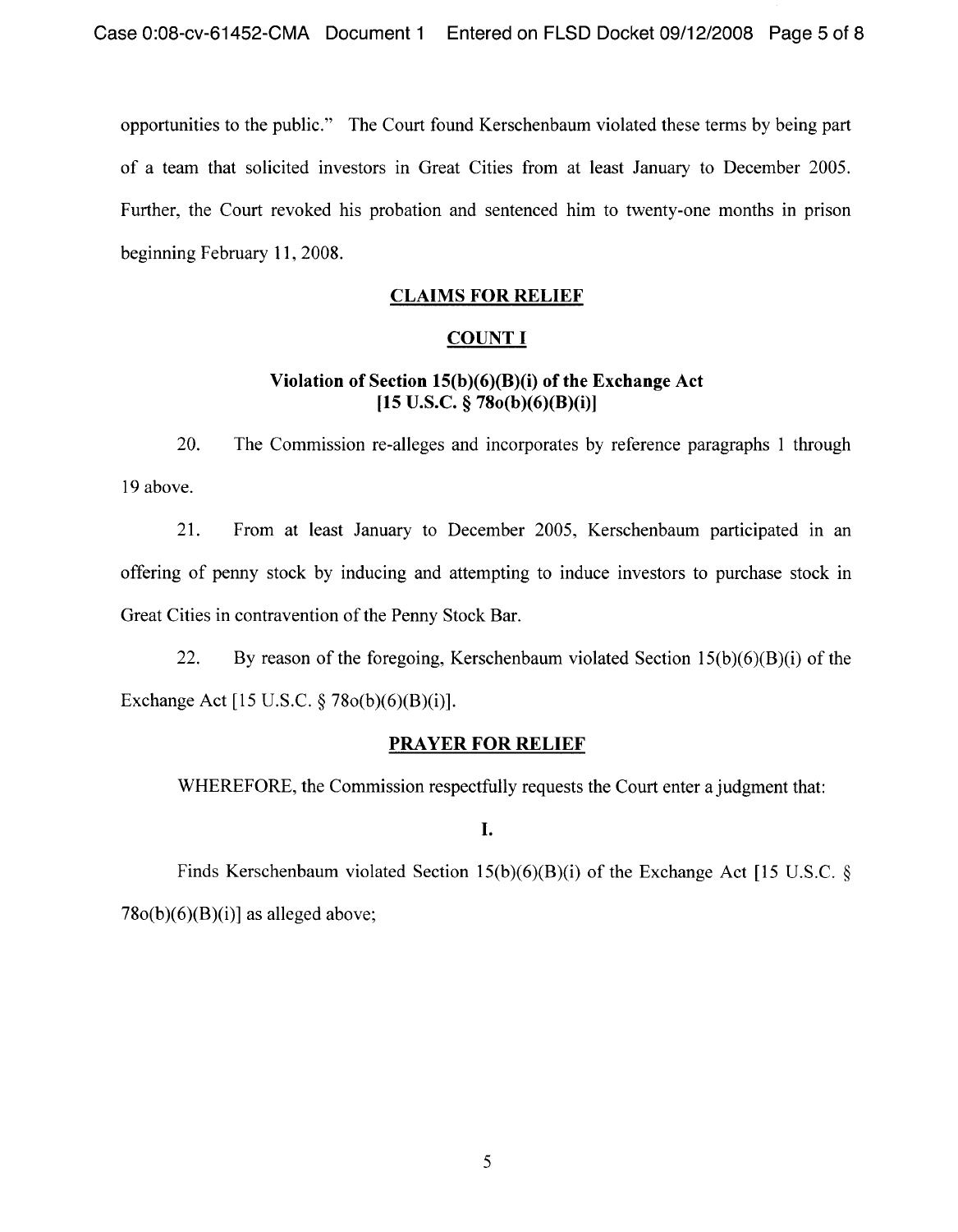### II.

Permanently restrains and enjoins Kerschenbaum and his agents, servants, employees, attorneys, and all persons in active concert or participation with him who receive actual notice of the injunction by personal service or otherwise, and each of them, from future violations of Section  $15(b)(6)(B)(i)$  of the Exchange Act,  $[15 \text{ U.S.C.} \$ 78o(b)(6)(B)(i)];$ 

#### III.

Permanently bars Kerschenbaum from participation in any offering of penny stock, including engaging in activities with a broker, dealer, or issuer for purposes of issuing, trading, or inducing or attempting to induce the purchase or sale of any penny stock. All equity stocks are penny stock unless exempted pursuant to Section  $3(a)(51)(A)$  of the Exchange Act, [15] U.S.C.  $\frac{5}{9}$  78c(a)(51)(A)], and Rule 3a51-1 thereunder, [17. C.F.R.  $\frac{5}{9}$  240.3a51-1];

## **IV.**

Orders Kerschenbaum to disgorge the ill-gotten gains he realized, plus prejudgment interest thereon;

## **V.**

Orders Kerschenbaum to pay an appropriate civil money penalty pursuant to Section 21(d) of the Exchange Act, [15 U.S.C. \$ 78u(d)(3)];

## **VI.**

Retains jurisdiction over this action to implement and carry out the terms of all orders and decrees that may be entered; and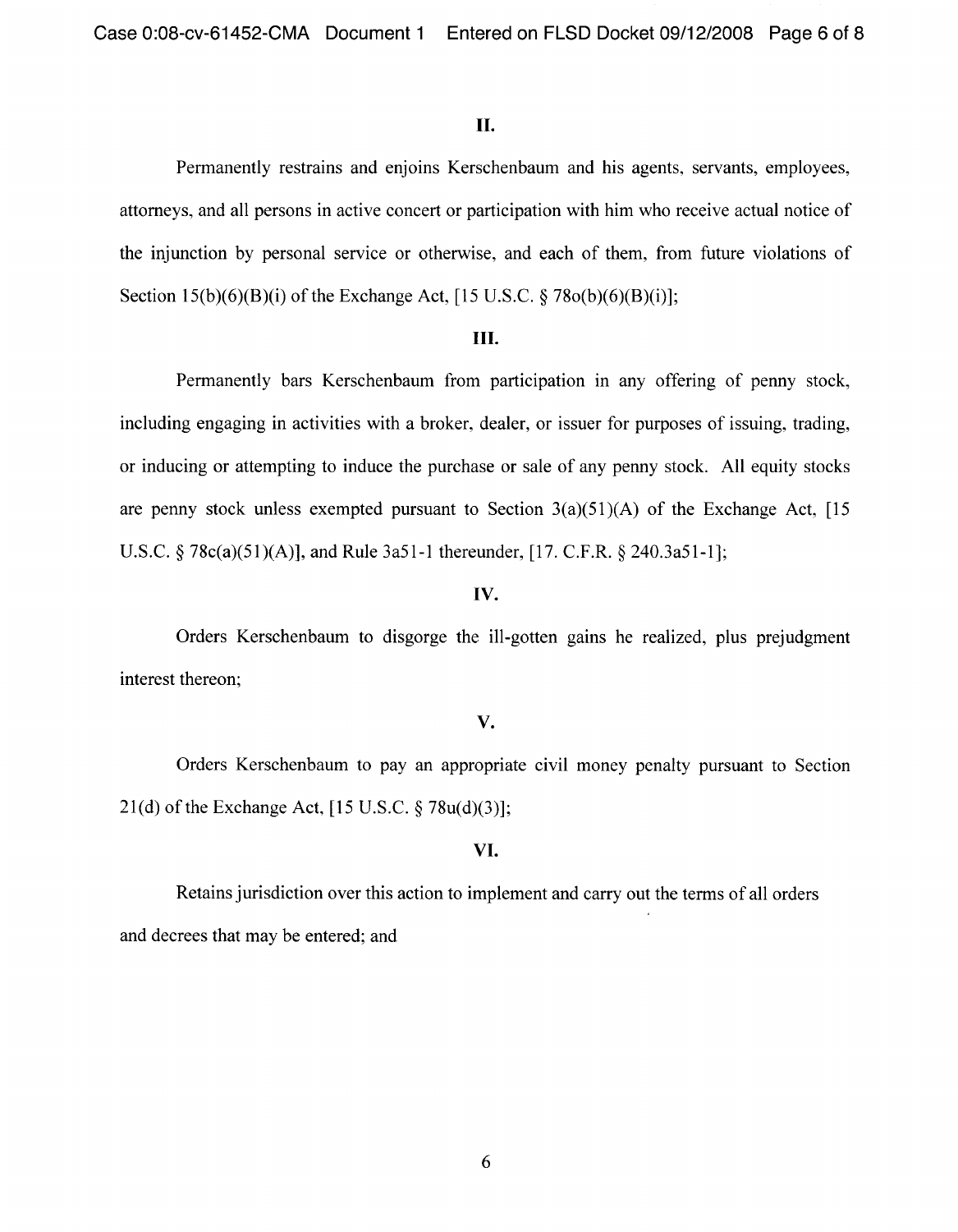## VII.

Orders such other relief as the Court deems just and proper.

Respectfully submitted,

September  $\lfloor \cdot \rfloor$ , 2008 By:

KLevenson

Robert K. Levenson Regional Trial Counsel Florida Bar No. 0089771 Direct Dial No. (305) 982-6341 levensonr@sec.gov Attorney for Plaintiff Securities and Exchange Commission 801 Brickell Avenue, Suite 1800 Miami, FL 33021 (305) 982-6300 (305) 536-4154 (facsimile)